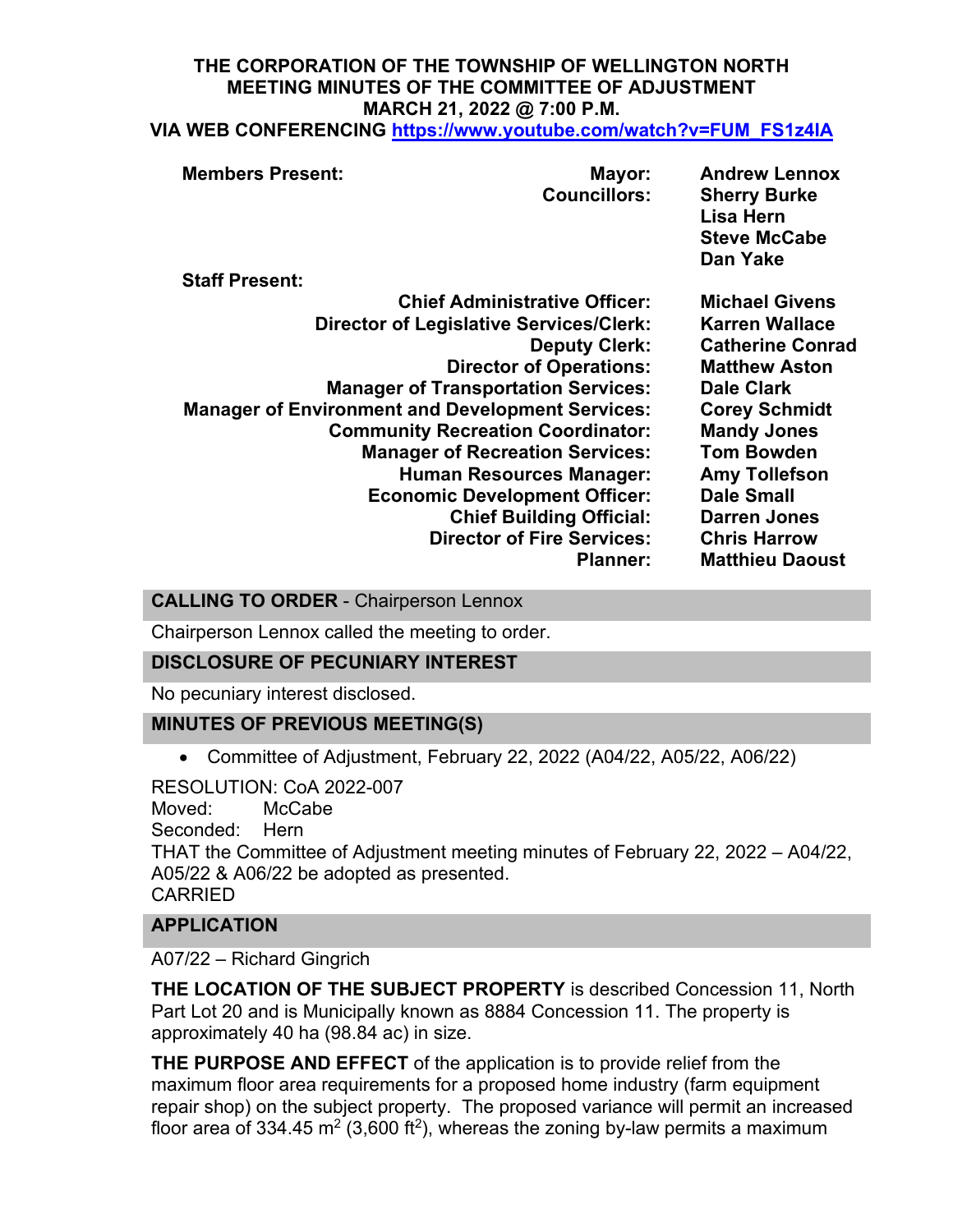floor area of 232.25 m<sup>2</sup> (2,500 ft<sup>2</sup>). Other variances may be considered where deemed appropriate.

# **SECRETARY TREASURER**

Notices were mailed to property owners within 60 meters of the subject property as well as the applicable agencies and posted on the subject property on March 1, 2022.

### **PRESENTATIONS**

Asavari Jadhav, Junior Planner and Matthieu Daoust, Planner, County of Wellington, Township of Wellington North

• Planning Report dated March 16, 2022

These comments were formulated without the benefit of a site visit.

Planning Opinion: The variance requested would provide relief from the maximum floor area requirements for a home industry (farm equipment repair shop). The applicants are proposing to construct a new 334.45m2 (3,600 ft2) farm equipment repair shop on the subject property.

We have no concerns with the requested relief and are satisfied that the application maintains the general intent and purpose of the Official Plan and Zoning By-law, and would be desirable and appropriate for the development of the subject property.

### SUBJECT PROPERTY AND LOCATION

The location of the subject property is described as Concession 11, North Part Lot 20 and is Municipally known as 8884 Concession 11, Township of Wellington North. The property is approximately 40 ha (98.84 ac) in size with an existing dwelling and three sheds.

#### PROPOSAL

The purpose of this application is to provide relief from the maximum floor area requirements to establish a new home industry (farm equipment repair shop) on the subject property. The proposed variance will permit a maximum area of 334.45 m2  $(3,600$  ft2). The current zoning by-law permits a maximum floor area of 232.25 m<sup>2</sup> (2,500 ft2).

#### WELLINGTON COUNTY OFFICAL PLAN

The subject property is designated PRIME AGRICULTURAL, CORE GREENLANDS and GREENLANDS. The identified features include Maitland Valley Conservation Authority regulated Wetlands and Significant Wooded Areas. The proposed home industry is located outside of the Core Greenland features on the property.

Under section 6.4.3 of the Plan, secondary uses including home businesses and farm businesses are permitted. Section 6.4.4 further outlines that a home business includes home industries which "are small in scale with a limited number of employees, and minimal off-site impacts – examples include minor equipment repair, woodworking, crafts, and welding".

Section 13.7 of the Plan provides consideration for minor variances provided the general intent of the Official Plan and Zoning By-law are maintained and the variance is minor and desirable for the appropriate development of the land. Consideration shall be given as to whether compliance with the by-law would be unreasonable, undesirable or would pose an undue hardship on the applicant.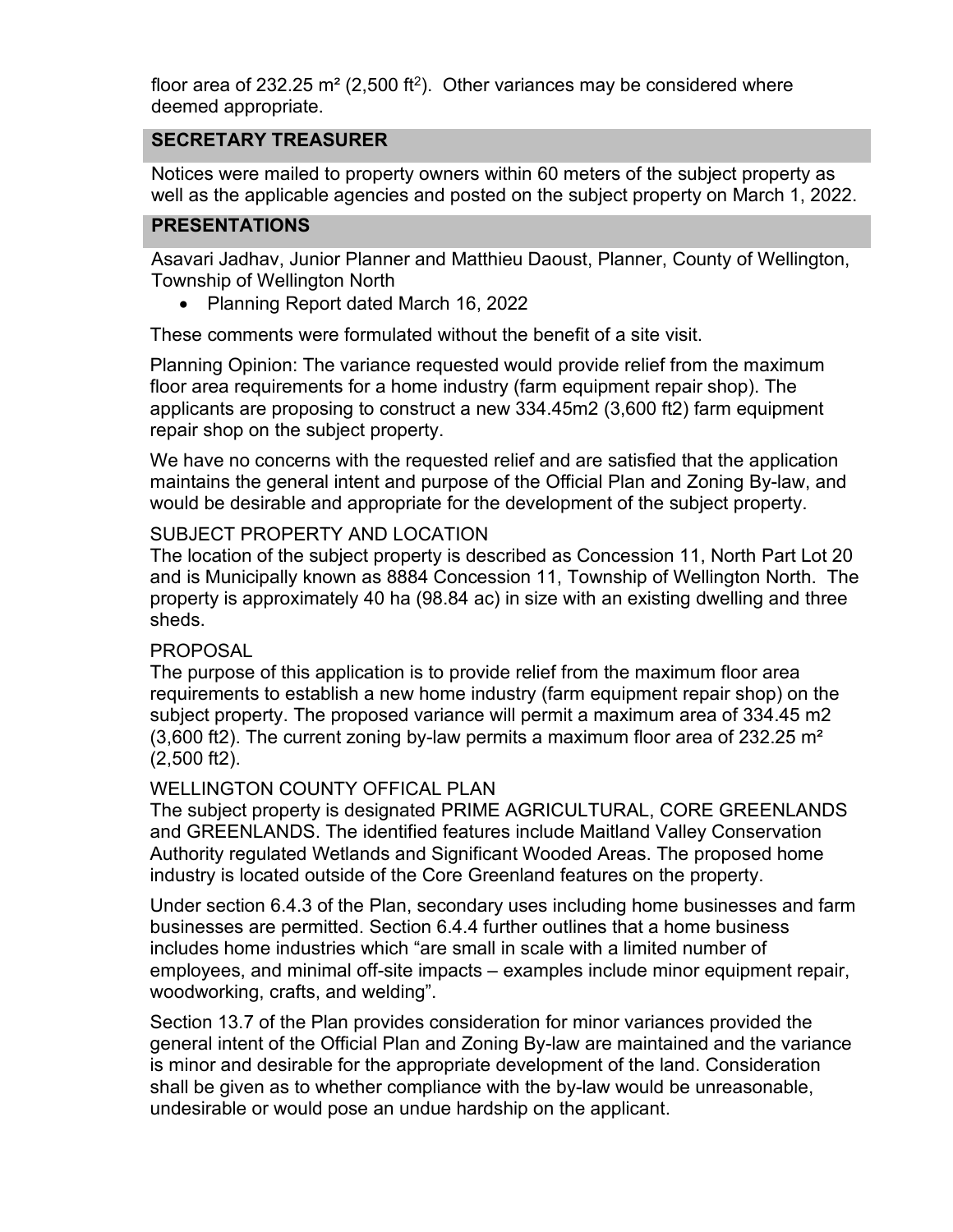## TOWNSHIP OF WELLINGTON NORTH ZONING BY-LAW

The subject property is zoned Agricultural (A) and Natural Environment (NE). The applicant is proposing to construct a new 334.45 m2 (3,600 ft2) home industry (farm equipment repair shop). The home industry is to remain small scale and secondary to the main use on the property. The property appears to be large enough to accommodate the home industry.

The variance requested would provide relief from Section 6.14 (d) of Zoning By-law 66-01 to establish a new home industry (farm equipment repair shop) with a maximum floor area of 334.45 m2 (3,600 ft2).

| <b>Home Industry</b><br><b>Regulations</b> | <b>Required</b>          | <b>Proposed</b>        | <b>Difference</b>      |
|--------------------------------------------|--------------------------|------------------------|------------------------|
| Section 6.14 (d)                           | $232.25 \text{ m}^2$     | 334.45 $\rm m^2$       | 102.2 $m^2$            |
|                                            | $(2,500.0 \text{ ft}^2)$ | $(3,600 \text{ ft}^2)$ | $(1,100 \text{ ft}^2)$ |

## **CORRESPONDENCE FOR COMMITTEE'S REVIEW**

No correspondence received.

### **REQUEST FOR NOTICE OF DECISION**

Persons wishing to be notified of the decision must submit a written request to the Secretary-Treasurer.

#### **CHAIRPERSON OPENS FLOOR FOR ANY COMMENTS/QUESTIONS**

Richard Gingrich, Applicant, was present to answer questions regarding the application.

#### **COMMENTS/QUESTIONS FROM THE COMMITTEE**

Mayor Lennox inquired if there is a distinction between a home industry and an agriculturally related industry in the way our Zoning By-law deals with those respectively. Mr. Daoust explained that an on farm diversified will need to go through a zone amendment. The only real distinction is the size and scale of the operation. Typically, the on farm diversified is over 4,000 sq ft. and ranges with the number of employees. Whereas with the home industry it is typically the people who live there and allows for up to two employees that don't reside on the property. Other than that, the uses are similar. If this business wanted to grow it would have to apply for another zoning amendment.